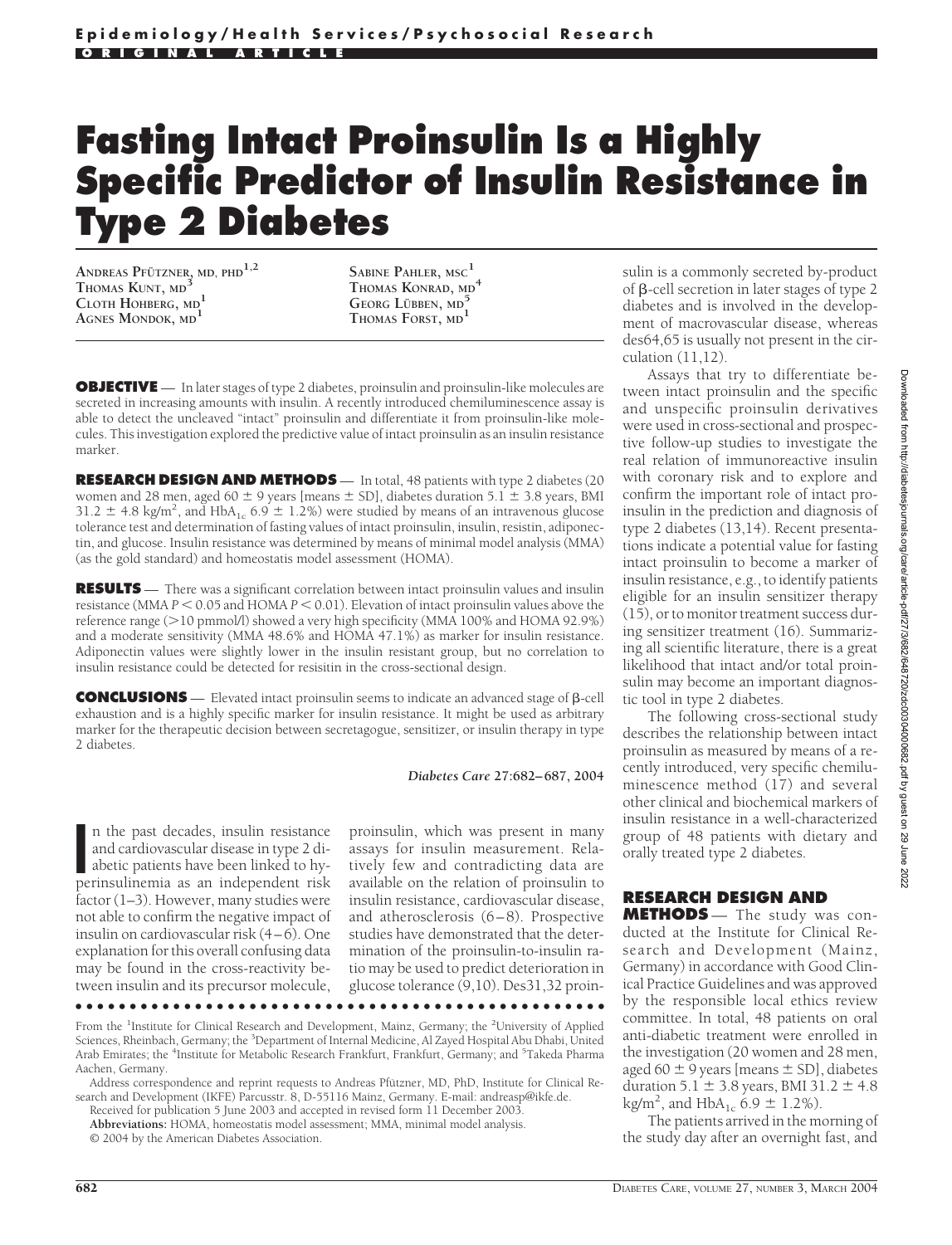**Table 1—***Patient characteristics for insulin-resistant and insulin-sensitive patients according to MMA and HOMA analysis*

|                                    | Insulin resistant | Insulin sensitive | P         |
|------------------------------------|-------------------|-------------------|-----------|
| <b>MMA</b>                         |                   |                   |           |
| $\boldsymbol{n}$                   | 35                | 13                |           |
| Age (years)                        | $59 \pm 9$        | $60 \pm 6$        | NS.       |
| Disease duration (months)          | $54 \pm 42$       | $65 \pm 46$       | NS        |
| Body weight (kg)                   | $94 \pm 19$       | $85 \pm 13$       | NS, 0.118 |
| BMI $(kg/m2)$                      | $31.8 \pm 5.2$    | $29.5 \pm 3.3$    | NS, 0.145 |
| Hypertension (number, %)           | 28 (80%)          | 10(77%)           | <b>NS</b> |
| $HbA_{1c}$ (%)                     | $7.1 \pm 1.2$     | $6.2 \pm 0.6$     | < 0.05    |
| Fasting glucose (mg/dl)            | $119 \pm 33$      | $102 \pm 22$      | NS, 0.093 |
| Fasting insulin (µU/ml)            | $13.1 \pm 6.6$    | $9.4 \pm 3.9$     | NS, 0.063 |
| Fasting intact proinsulin (pmol/l) | $19.9 \pm 11.7$   | $6.0 \pm 2.6$     | < 0.01    |
| Proinsulin/insulin ratio (pmol/mU) | $1.21 \pm 0.70$   | $0.71 \pm 0.36$   | < 0.05    |
| Fasting resistin (ng/l)            | $0.07 \pm 0.12$   | $0.11 \pm 0.18$   | <b>NS</b> |
| Fasting adiponectin $(\mu/ml)$     | $7.05 \pm 4.43$   | $9.70 \pm 5.66$   | NS, 0.095 |
| Fibrinogen (mg/dl)                 | $2.9 \pm 0.9$     | $2.6 \pm 0.6$     | NS        |
| HOMA analysis                      |                   |                   |           |
| $\boldsymbol{n}$                   | 34                | 14                |           |
| Age (years)                        | $58 \pm 9$        | $62 \pm 6$        | NS, 0.92  |
| Disease duration (months)          | $54 \pm 34$       | $63 \pm 59$       | NS        |
| Body weight (kg)                   | $96 \pm 17$       | $81 \pm 14$       | < 0.01    |
| BMI $(kg/m2)$                      | $32.3 \pm 4.9$    | $28.5 \pm 3.5$    | < 0.05    |
| Hypertension (%)                   | 27 (79%)          | 11 (79%)          | <b>NS</b> |
| $HbA_{1c}(\%)$                     | $7.2 \pm 1.2$     | $6.2 \pm 0.8$     | < 0.05    |
| Fasting glucose (mg/dl)            | $126 \pm 29$      | $86 \pm 13$       | < 0.001   |
| Fasting insulin $(\mu U/ml)$       | $14.6 \pm 5.5$    | $6.0 \pm 1.7$     | < 0.001   |
| Fasting intact proinsulin (pmol/l) | $15.4 \pm 11.6$   | $5.3 \pm 2.1$     | < 0.005   |
| Proinsulin/insulin ratio (pmol/mU) | $1.58 \pm 0.66$   | $0.66 \pm 0.36$   | < 0.001   |
| Fasting resistin (ng/l)            | $0.08 \pm 0.15$   | $0.08 \pm 0.11$   | <b>NS</b> |
| Fasting adiponectin (µg/ml)        | $6.95 \pm 4.33$   | $9.77 \pm 5.68$   | NS, 0.068 |
| Fibrinogen (mg/dl)                 | $2.8 \pm 0.9$     | $2.7 \pm 0.6$     | NS        |

Data are means  $\pm$  SD unless otherwise indicated.

blood samples were taken for the determination of insulin, intact proinsulin, glucose, resisitin, adiponectin, and lipids. Thereafter, a standardized modified frequently sampled intravenous glucose tolerance test was performed for the determination of insulin resistance by means of the minimal model analysis (MMA) according to Bergman et al. (18). On the investigational day, all antidiabetic medications were discontinued in the morning. Before starting the procedure, capillary blood glucose had to be -180 mg/dl. Glucose (300 mg/kg body wt, glucose 40%) was injected in a bolus over a maximum time period of 2 min at baseline. Twenty minutes later, insulin (0.07 units/kg body wt) (Huminsulin, Eli Lilly) was injected in a bolus as previously described (19). Frequent blood samples for the determination of blood glucose and serum insulin were taken from  $-15$ to 180 min. Calculation of insulin sensitivity was performed using the MMA ac-

cording to Bergmann by means of the SAAM 1.2 software package (SAAM Institute, Seattle, WA). Precision parameters estimate was expressed as fractional SD (the ratio between the SD of the estimate and the estimated value expressed as a percentage). Estimation of *S*<sup>i</sup> with fractional SD 25% were excluded from further evaluation. Insulin resistance was defined as values  $\leq$ 1.5  $\times$  10<sup>-4</sup>  $\cdot$  min<sup>-1</sup>  $\cdot$  $\mu U^{-1} \cdot ml^{-1}$  (20).

Homeostatis model assessment (HOMA) score calculation was applied as a second measure for insulin resistance analysis as previously described (21). The estimate of insulin resistance by HOMA score was calculated with the following formula: fasting serum insulin  $(\mu U/ml) \times$ fasting plasma glucose (mmol/l)/22.5. As described by Hedblad et al. (22), patients with HOMA score values exceeding the 75th percentile (i.e., 2.0) were considered to have insulin resistance.

Glucose levels were determined using a standard laboratory reference method (glucose oxidase method) (Super GL RLT, Möhnesee, Germany). Lipid values (triglycerides, total cholesterol, and HDL cholesterol) were determined using standard dry chemistry methods.

Insulin and proinsulin were determined by means of specific chemiluminescence tests (MLT insulin [intra- and interassay coefficient of variation {CV} 3.8 and 2.3%, reference range  $\leq$ 30  $\mu$ U/ml] and MLT Intact Proinsulin [intra- and interassay CV 5.2 and 8.6%, reference range -10 pmol/l]; Sciema Diagnostics, Mainz, Germany). The tests were carried out as previously described (17).

Resistin concentrations were determined by means of a clinical research



Figure 1—*Analysis of fasting intact proinsulin values in relation to the insulin sensitivity status* as assessed by MMA and HOMA analysis.  $***$ P  $< 0.001$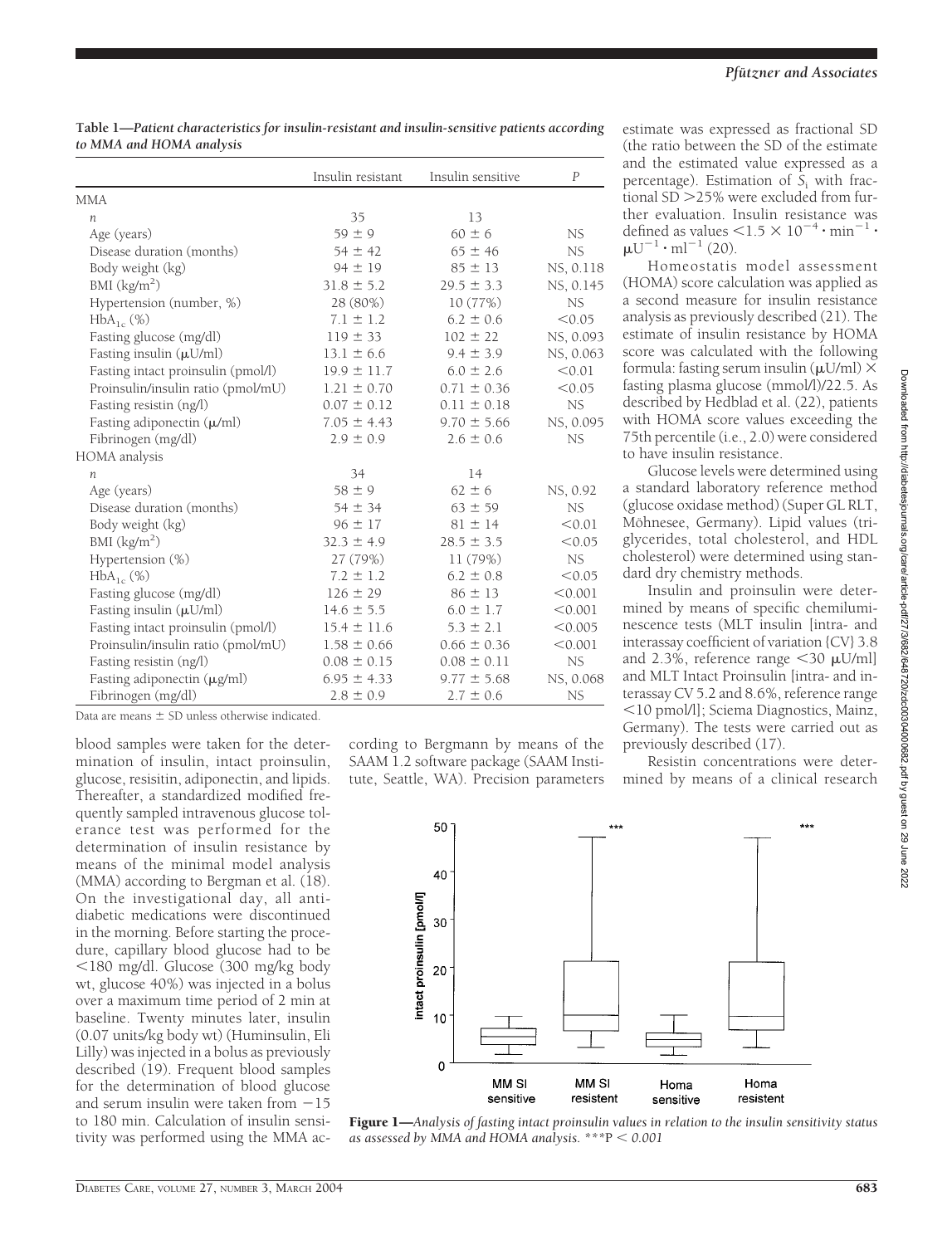

Figure 2—*Correlation between fasting intact proinsulin values and the insulin sensitivity index according to the MMA.*

*analysis.*

enzyme-linked immunosorbent assay provided by Immundiagnostik, Bensheim, Germany (intra- and interassay CV 4.2 and 16.2%, reference range not defined).

Adiponectin measurements were performed by means of the Human Adiponectin Radioimmunoassay (Linco, St. Charles,MO).Asgivenbythemanufacturer, this assay has intra- and interassay CVs of 1.8–6.2% and 6.9–9.3%, respectively (reference range not defined).

Statistical analysis was performed using descriptive statistics and appropriate parametrical and nonparametrical tests. A Student's *t* test and Mann-Whitney's *U* test were used to compare the means of the variables measured. All tests were twosided. Regression analyses were performed by means of the nonparametric method of Passing and Bablok (23). Results with P values <0.05 were considered statistically significant. All calculations were made with the SPSS version 9.0 statistical package.

**RESULTS** — MMA resulted in 35 insulin-resistant and 13 insulin-sensitive patients, including 49% (17 of 35) and  $\overline{0}$  (0 of 13) of patients with elevated intact proinsulin levels, respectively  $(P < 0.05)$ . HOMA analysis of the same group revealed 34 resistant (16 with elevated intact proinsulin, 47%) and 14 sensitive patients (1 with elevated proinsulin, 7%, P < 0.01). HOMA and MMA proved to be

significantly correlated in the contingency table analysis  $(P < 0.001)$ . The demographic data and the laboratory results of the respective groups are given in Table 1. There were significant differences between insulin-sensitive and insulinresistant patients for both methods for a variety of clinical and laboratory parameters, including  $HbA_{1c}$ , fasting intact proinsulin (Fig. 1), and the proinsulin-toinsulin ratios. It could be demonstrated that the elevation of intact proinsulin values above the reference range showed a very high specificity (MMA 100% and HOMA 92.9%) and a moderate sensitivity (MMA 48.6% and HOMA 47.1%) as a marker for insulin resistance. The hyperbolic correlation between intact proinsulin values and the MMA value and the linear correlation between the HOMA score values and the intact proinsulin concentrations are given in Figs. 2 and 3.

The clinical characteristics of the patients with elevated or normal intact proinsulin levels in consideration of their insulin resistance status as assessed by MMA is given in Table 2. Although patients with elevated intact proinsulin values were significantly different from the combined other two groups with regard to body weight, BMI,  $HbA_{1c}$ , fasting glucose, fasting insulin, fasting intact proinsulin, and proinsulin-to-insulin ratio, there were no significant differences between the insulin-resistant or insulinsensitive patients with normal fasting morning intact proinsulin concentrations. When comparing the patients with elevated intact proinsulin levels individually to the other two groups of resistant and sensitive patients with normal proinsulin levels, the differences from the insulin-sensitive group were much more pronounced than the differences from the insulin-resistant group (Fig. 3 and Table 2).

No significant differences between the groups were observed with regard to



Figure 3—*Correlation between fasting intact proinsulin values and the* S*<sup>i</sup> according to the HOMA*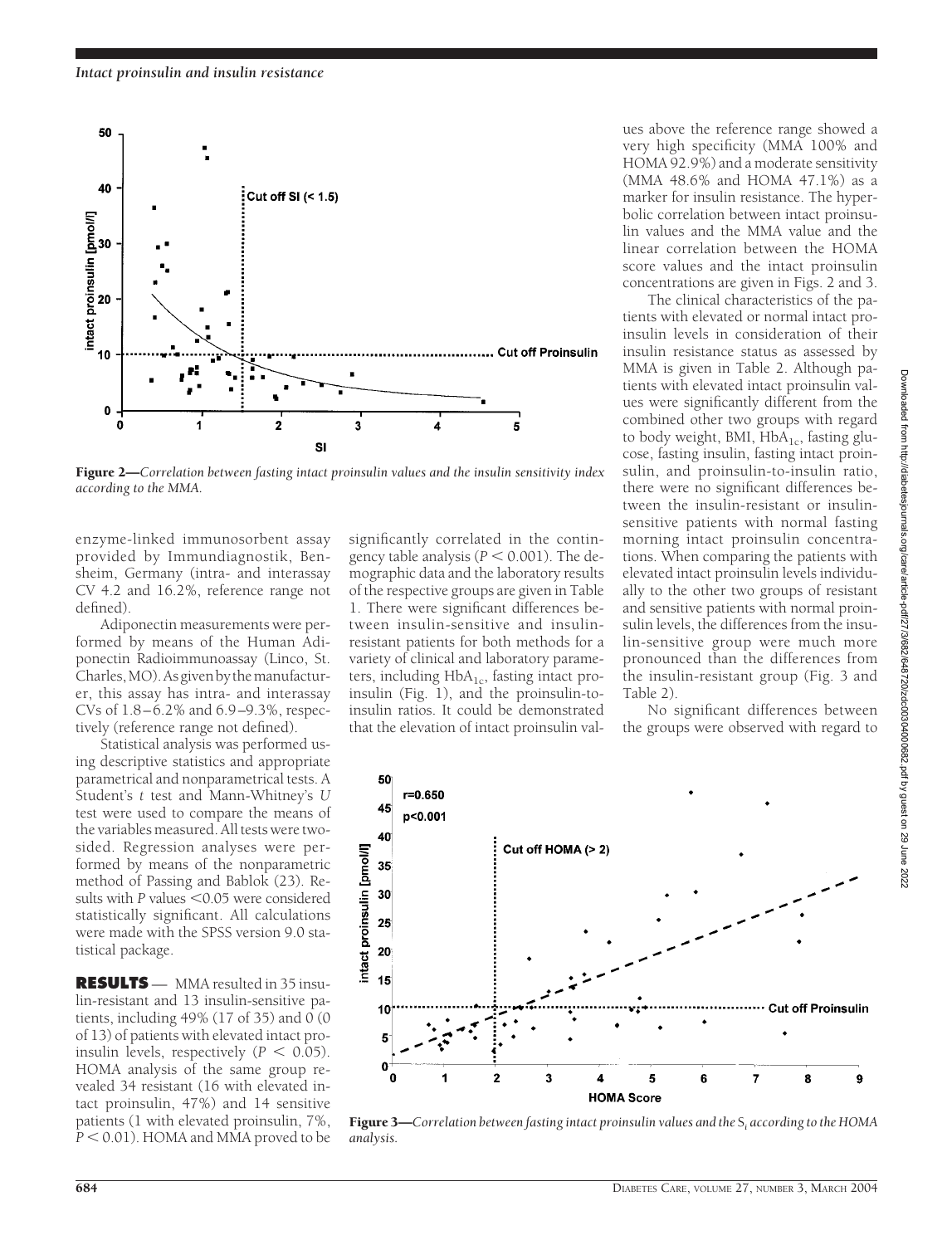## **Table 2—***Results for patients with different intact proinsulin secretion status*

|                                    | Elevated intact<br>proinsulin<br>$(>10 \text{ pmol/l})$ | Normal intact<br>proinsulin<br>$(<10$ pmol/l) | Insulin resistant<br>+ normal intact<br>proinsulin | Insulin sensitive<br>+ normal intact<br>proinsulin |
|------------------------------------|---------------------------------------------------------|-----------------------------------------------|----------------------------------------------------|----------------------------------------------------|
| п                                  | 17                                                      | 31                                            | 18                                                 | 13                                                 |
| Age (years)                        | $58 \pm 10$                                             | $60 \pm 8$                                    | $60 \pm 9$                                         | $60 \pm 6$                                         |
| Disease duration (months)          | $60 \pm 45$                                             | $63 \pm 46$                                   | $65 \pm 54$                                        | $61 \pm 34$                                        |
| Body weight (kg)                   | $99 \pm 18$                                             | $88 \pm 17*$                                  | $90 \pm 19$                                        | $85 \pm 13*$                                       |
| BMI $\frac{\text{kg}}{\text{m}^2}$ | $33.2 \pm 5.2$                                          | $30.1 \pm 4.3*$                               | $30.5 \pm 4.9$                                     | $29.5 \pm 3.3*$                                    |
| $HbA_{1c}$ (%)                     | $7.5 \pm 1.3$                                           | $6.5 \pm 1.0$ †                               | $6.8 \pm 1.1$                                      | $6.2 \pm 0.6$ †                                    |
| Fasting glucose (mg/dl)            | $127 \pm 32$                                            | $107 \pm 29*$                                 | $112 \pm 33$                                       | $102 \pm 22$ *                                     |
| Fasting insulin (µU/ml)            | $15.8 \pm 5.6$                                          | $10.1 \pm 5.6^{\dagger}$                      | $10.6 \pm 6.6^*$                                   | $9.4 \pm 3.9$ †                                    |
| Fasting intact proinsulin (pmol/l) | $23.7 \pm 11.3$                                         | $6.3 \pm 2.2$ #                               | $6.6 \pm 1.9$                                      | $6.0 \pm 2.6$ #                                    |
| Proinsulin/insulin ratio (pmol/mU) | $1.58 \pm 0.64$                                         | $0.79 \pm 0.50$ #                             | $0.86 \pm 0.58$ †                                  | $0.71 \pm 0.35$ #                                  |
| Resistin (ng/l)                    | $0.07 \pm 0.13$                                         | $0.08 \pm 0.15$                               | $0.07 \pm 0.12$                                    | $0.11 \pm 0.18$                                    |
| Adiponectin (µg/ml)                | $6.46 \pm 3.94$                                         | $8.49 \pm 5.24$                               | $9.70 \pm 5.66$                                    | $7.61 \pm 4.86$                                    |
| Triglycerides (mg/dl)              | $197 \pm 123$                                           | $161 \pm 83$                                  | $151 \pm 59$                                       | $176 \pm 110$                                      |
| Total cholesterol (mg/dl)          | $208 \pm 37$                                            | $201 \pm 48$                                  | $194 \pm 39$                                       | $212 \pm 59$                                       |
| HDL cholesterol (mg/dl)            | $44 \pm 7$                                              | $47 \pm 10$                                   | $47 \pm 9$                                         | $47 \pm 10$                                        |
| Fibrinogen (mg/dl)                 | $3.0 \pm 1.0$                                           | $2.7 \pm 0.7$                                 | $2.7 \pm 0.8$                                      | $2.6 \pm 0.7$                                      |
| Hip/waist circumference ratio      | $1.03 \pm 0.07$                                         | $1.03 \pm 0.07$                               | $1.04 \pm 0.07$                                    | $1.02 \pm 0.06$                                    |
| Hypertension                       | 14 (82%)                                                | 24 (77%)                                      | 14 (78%)                                           | 10 (77%)                                           |
| Complications                      |                                                         |                                               |                                                    |                                                    |
| Macrovascular                      | 4(24%)                                                  | 6(19%)                                        | 5(28%)                                             | 1(8%)                                              |
| Microvascular                      | 6(35%)                                                  | 6(19%)                                        | 3(17%)                                             | 3(23%)                                             |
| Therapy                            |                                                         |                                               |                                                    |                                                    |
| No drug                            | 4(24%)                                                  | 6(19%)                                        | 4(22%)                                             | 2(15%)                                             |
| Sulfonylurea                       | 12 (71%)                                                | 11 (35%)                                      | 6(33%)                                             | 5(38%)                                             |
| Metformine                         | 8 (47%)                                                 | 17 (55%)                                      | $9(50\%)$                                          | 8(62%)                                             |

Data are means  $\pm$  SD or *n* (%). \**P* < 0.05,  $\uparrow$ *P* < 0.001, and  $\uparrow$ *P* < 0.001 vs. elevated proinsulin group.

the resistin or lipid values. There was a tendency toward lower adiponectin concentration in the insulin resistant patients.

**CONCLUSIONS** — Type 2 diabetes is characterized by impaired insulin sensitivity and deficient  $\beta$ -cells, both occuring with different degrees of severity. Understanding of the metabolic situation by the physician has, however, a major impact on the proper selection of an effective therapy. The two reference methods for measurement of insulin resistance, the hyperinsulinemic-euglycemic clamp test and the frequently sampled intravenous glucose test, cannot be used in daily practice (24). Therefore, simple clinical scores and biochemical markers are under investigation in order to provide the clinical diagnosis of insulin resistance and secretion disorder with sufficient specificity and sensitivity to be suitable in general practice.

HOMA is accepted with some limitations as a standard method for the determination of insulin resistance in

epidemiological studies (37). Like the use of insulin alone, the determination of insulin resistance by HOMA is limited to the early stage of type 2 diabetes because -cell secretion in later stages is also comprised of intact proinsulin and split products. Thus, insulin levels and HOMA score can be low or normal even in progressed stages of insulin resistance.

The presented study was performed to investigate the suitability of fasting intact proinsulin as measured by a recently introduced chemiluminescence assay to assess  $\beta$ -cell function and to predict insulin resistance. Significant differences were seen and had to be expected with HOMA for the glucose and insulin values due to the calculation procedure of the HOMA score. Proinsulin and insulin secretion are closely related in later stages of type 2 diabetes, which is confirmed by the regression analysis for the intact proinsulin levels and the insulin secretion–dependent HOMA score values. A hyperbolic correlation was seen between the MMA values and the fasting intact proinsulin levels, with cutoff values of  $>10$  pmol/l for intact proinsulin and -1.5 for the MMA.

Proinsulin concentrations are related to atherosclerosis and cardiovascular disease (6–9,25,26). A therapeutic trial for the treatment of type 2 diabetes with externally administered biosynthetic proinsulin was stopped prematurely because of an increase in the incidence of cardiovascular events in the proinsulin-treated study population (27). In our crosssectional study, 24% of the patients with elevated intact proinsulin levels and 19% of the patients with normal intact proinsulin levels suffered from macrovascular disease.

Our findings suggest that even after a short disease duration, patients with type 2 diabetes may belong to any of the following three groups: *1*) patients with subclinical insulin resistance (possibly representing an earlier pathophysiological stage), *2*) patients with pronounced clinical insulin resistance without significant deterioration of  $\beta$ -cell secretion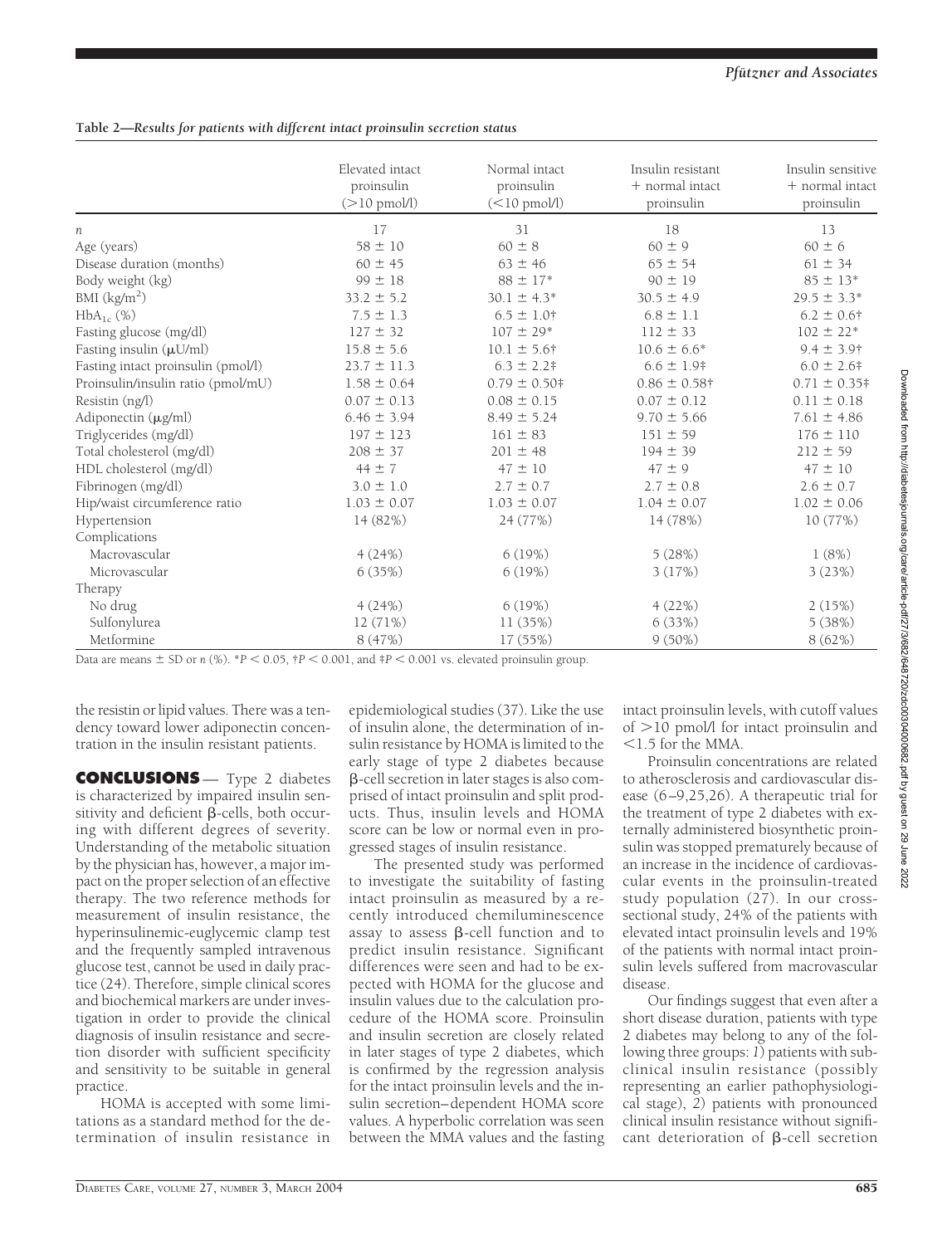(possibly an intermediate stage), and *3*) patients with pronounced clinical insulin resistance with significant deterioration of  $\beta$ -cell secretion (possibly a later stage) as indicated by an increase in fasting intact proinsulin secretion. It is remarkable that patients with impairment of  $\beta$ -cell function were not different from the others with regard to their disease duration or other clinical features. This may be explained by the well-known delay of diabetes diagnostics. Already 20-30% of patients at the time of their first diagnosis of diabetes are in a progressed stage of type 2 diabetes with micro- and macrovascular complications (28).

Such a potential classification might have substantial therapeutic consequences. It is common practice to treat patients initially with diet and exercise and continue with oral treatment (most commonly with secretagogues or metformin), before the introduction of sensitizer and/or insulin treatment. Although diet and metformin therapy have both been reported to decrease insulin resistance and proinsulin levels in patients with type 2 diabetes (29,30), blood proinsulin levels showed no change or were increased in patients treated with sufonylurea (31). In our cross-sectional study population, 71% of the insulin-resistant patients with elevated proinsulin concentration were treated with sulfonylurea alone or in combination with metformin, whereas only 33% of the insulin-resistant patients with normal intact proinsulin had this kind of therapy. However, prospective studies will be a more appropriate measure to investigate the influence of sulfonylurea therapy on  $\beta$ -cell deterioration as measured by the fasting intact proinsulin chemiluminescence. It has already been demonstrated with a less specific proinsulin assay in Japanese patients that a 12-week treatment with pioglitazone alone or in combination with a sulfonylurea leads to a decrease in fasting proinsulin levels, whereas treatment with sulfonylurea alone did not decrease proinsulin in the third comparator group (16). Considering our findings, it can be speculated (with all limitations of our study design and power) that even after a short disease duration half of the insulinresistant patients would most likely not benefit from a secretagogue treatment, but would better be treated with a sensitizer (i.e., exercise plus diet, metformin,

glitazones, or combinations thereof) or insulin therapy to protect  $\beta$ -cell function.

In contrast to intact proinsulin, there was only a tendency to decreased adiponectin levels in the insulin-resistant group. This finding is in line with other recent investigations that have also shown lower adiponectin plasma levels in subjects with insulin resistance (32). As reported by other groups, there was also no difference in resistin values between sensitive and resistant patients (33). The clinical implications of resistin measurements in humans are still a matter of debate, but our findings indicate that resistin may not be a powerful predictive marker for insulin resistance in a cross-sectional study design.

Further larger cross-sectional and prospective studies are required to confirm our findings and hypotheses that fasting intact proinsulin, as measured by means of the new chemiluminescence assay, may become an interesting diagnostic tool for both selection of an appropriate therapy and evaluation of treatment success in patients with type 2 diabetes. In conclusion, however, elevated proinsulin is a highly specific marker for clinically relevant insulin resistance.

**Acknowledgments**— This study was supported by an unrestricted grant from Takeda Pharma, Germany.

We greatfully acknowledge the excellent laboratory work performed by Mirjam Löbig, Maja Knesovic, and Erika Budo-Guetaifi at the Institute for Clinical Research and Development Laboratory (IKFE) and the assistance of the clinical staff of the IKFE clinical unit.

## **References**

- 1. Welborn TA, Wearne K: Coronary heart disease incidence and cardiovascular mortality in Busselton with reference to glucose and insulin concentrations. *Diabetes Care* 2:154–160, 1979
- 2. Després JP, Lamarche B, Mauriège P, Cantin B, Dagenais GR, Moorjani S, Lupien PJ: Hyperinsulinemia as an independent risk factor for ischiemic heart disease. *N Engl J Med* 334:952–957, 1996
- 3. Arrants J: Hyperinsulinemia and cardiovascular risk. *Heart Lung* 23:118–122, 1994
- 4. Welin L, Eriksson H, Larsson B, Ohlson LO, Svardsudd K, Tibblin G: Hyperinsulinemia is not a major coronary risk factor in elderly men: the study of men born in 1913. *Diabetologia* 35:766–770, 1992
- 5. Ferrara A, Barett-Connor EL, Edelstein

SL: Hyperinsulinemia does not increase the risk of fatal cardiovascular disease in elderly men or women without diabetes: the Rancho Bernardo Study, 1984–1991. *Am J Epidemiol* 140:857–869, 1994

- 6. Katz RJ, Ratner RE, Cohen RM, Eisenhower E, Werme D: Are insulin and proinsulin independent risk markers for premature coronary artery disease? *Diabetes* 45:736–741, 1996
- 7. Båvenholm P, Proudler A, Tornvall P, Godsland I, Landau C, De Faire U, Hamsten A: Insulin, intact and split proinsulin, and coronary artery disease in young men. *Circulation* 92:1422–1429, 1995
- 8. Yudkin JS, Denver AE, Mohamed-Ali V, Ramaiya KL, Nagi DK, Goubet S, McLarty DG, Swai A: The relationship of concentrations of insulin and proinsulin-like molecules with coronary heart disease prevalence and incidence: a study of two ethnic groups. *Diabetes Care* 20:1093– 1100, 1997
- 9. Haffner SM, Gonzalez C, Mykkännen L, Stern M: Total immunoreactive proinsulin, immunoreactive insulin and specific insulin in relation to conversion to type 2 diabetes: the Mexico City Diabetes Study. *Diabetologia* 40:830–837, 1997
- 10. Nijpels G, Popp-Snijders C, Kostense PJ, Bouter LM, Heiner RJ: Fasting proinsulin and 2-h post-load glucose levels predict the conversion to type 2 diabetes in subjects with impaired glucose tolerance: the Hoorn study. *Diabetologia* 39:113–118, 1996
- 11. Wareham NJ, Byrne CD, Hales CN: Role of insulin and proinsulin in diabetic vascular disease. *Metabolism* 44 (Suppl. 4): S76–S82, 1995
- 12. Yudkin JS: Circulating proinsulin-like molecules.*J Diabetes Complications* 7:113– 123, 1993
- 13. Kahn SE, Halban PA: Release of incompletely processed proinsulin is the cause of the disproportionate proinsulinemia of NIDDM. *Diabetes* 46:1725–1732, 1997
- 14. Røder ME, Porte D, Schwartz RS, Kahn SE: Disproportionately elevated proinsulin levels reflect the degree of impaired -cell secretory capacity in patients with non-insulin dependent diabetes mellitus. *J Clin Endocrinol Metab* 83:604–608, 1998
- 15. Festa A, D'Agostino R, Mykkänen L, Tracy RP, Hales CN, Howard BV, Haffner SM: LDL particle size in relation to insulin, proinsulin, and insulin sensitivity: the Insulin Resistance Atherosclerosis Study. *Diabetes Care* 22:1688–1693, 1999
- 16. Kubo K: Effect of Pioglitazone on blood proinsulin levels in patients with type 2 diabetes. *Endocr J* 49:323–328, 2002
- 17. Pfützner A, Kunt T, Löbig M, Knesovic M, Forst T: Clinical and laboratory evaluation characteristics of two new chemilu-